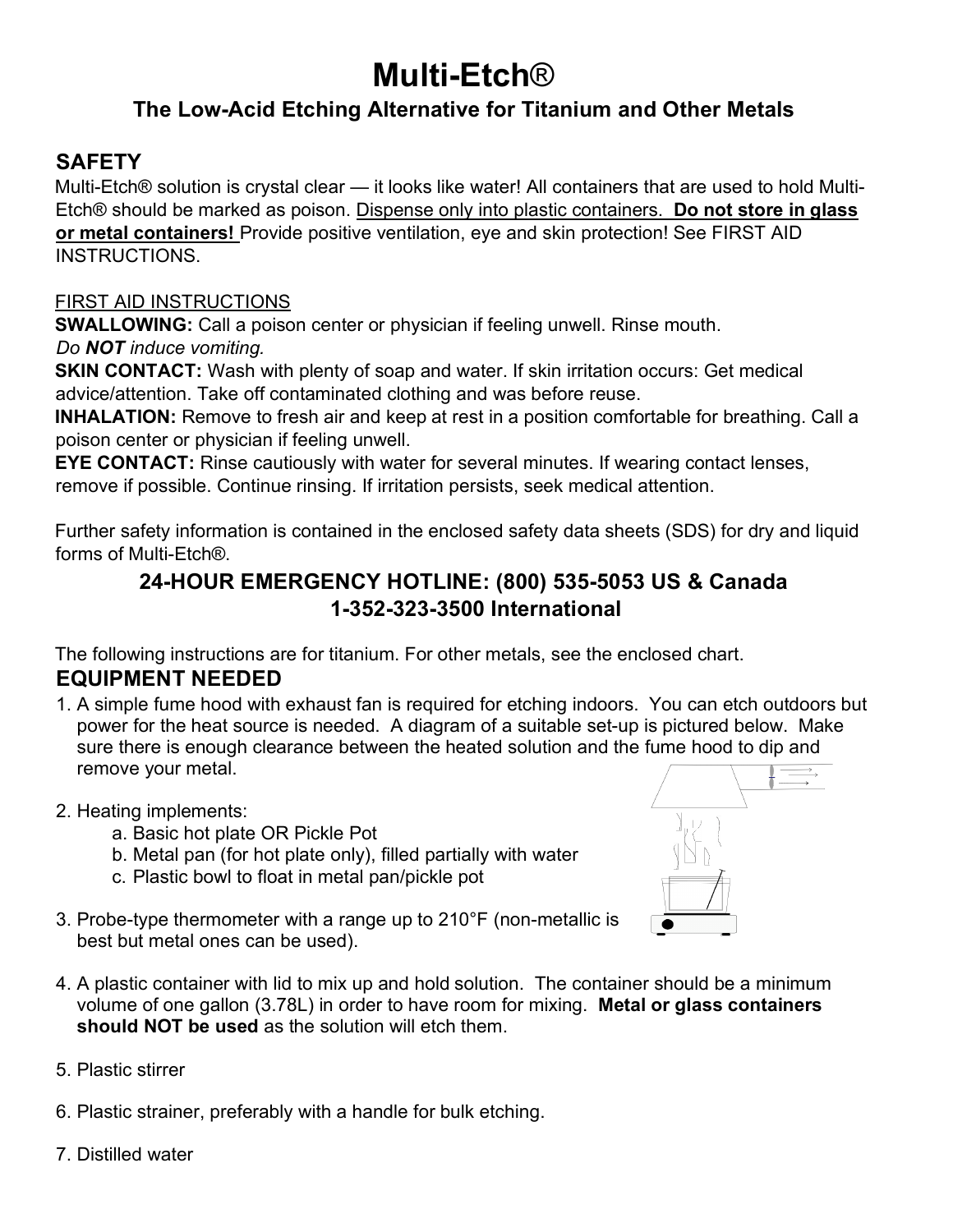### **Etching Titanium for Anodizing**

Note: **You MUST mix up the entire packet**--you cannot mix smaller amounts of Multi-Etch® and have it be effective. Ideally, allow to sit overnight after mixing but it can be used right away. Shake well before using. Once the unit is mixed, if unused, it has a shelf life of at least one year. Pour out only as much as you need for the task at hand, leaving the rest unadulterated. One unit of Multi-Etch® will effectively clean at least 1,500 square inches of titanium with an etching time of 7-10 seconds at 150-160°F. Do not return used Multi-Etch® to original container; store separately in a sealed plastic container.

### **Heated or Unheated?**

Heating the solution of Multi-Etch® is the most effective and quickest way to etch but using Multi-Etch® at room temp (70ºF) is a lot simpler as you don't need to heat it after the first initial heating. Room temp working uses double strength Multi-Etch®. Mix the entire unit of Multi-Etch® with 1/2 gallon (1.89L) of distilled (or deionized) water and heat the entire bath one time to 150ºF. Use right away or allow to cool. Mark the storage container "double strength" and "POISON" and use it as is at room temperature (70˚F). For hot working, instead of 1/2 gallon, add one gallon (3.78L) of distilled water to make regular strength and follow the hot working procedures. It is best to have your anodizing station ready to go before etching.

### **How is Surface texture affected?**

Multi-Etch® will maintain whatever texture--from polished to matte-- you apply providing you do not etch more than 20 seconds. Longer etching times will remove the surface texture, but Multi-Etch® never "bites" as much as hydrofluoric acid.

### PRE-CLEANING

Any grease or oil must first be washed off the metal. Simple Green® works well--spray on and rinse off. If the metal is very greasy, consider heating up the Simple Green. It works especially well in a heated ultrasonic. Always rinse thoroughly in distilled water before etching.

### SET UP AND MIXING

Fill a rinse container with distilled water and position near the etching station. For optimum safety, wear eye protection and rubber gloves. Cut open the pouch of Multi-Etch® powder and slowly pour the ENTIRE contents into a plastic holding container. If you received your Multi-Etch® in the plastic jug, you can use it for mixing-just add  $\frac{1}{2}$  or 1 gallon distilled or deionized water.

Slowly pour in 1/2 gallon (1.89L) or 1 gallon (3.78L) of distilled/deionized water. Stir with a plastic stirrer. Pour this into your plastic bowl. Partially fill your metal pan/pickle pot with water and float plastic bowl of etch in it. If using at room temperature heat to 150ºF, turn off and use right away or let cool. Return to storage jug. If using heated, see Hot Work Procedures.

NOTE: **You must use the complete amount of powder in the packet; do not attempt to measure out smaller portions.**

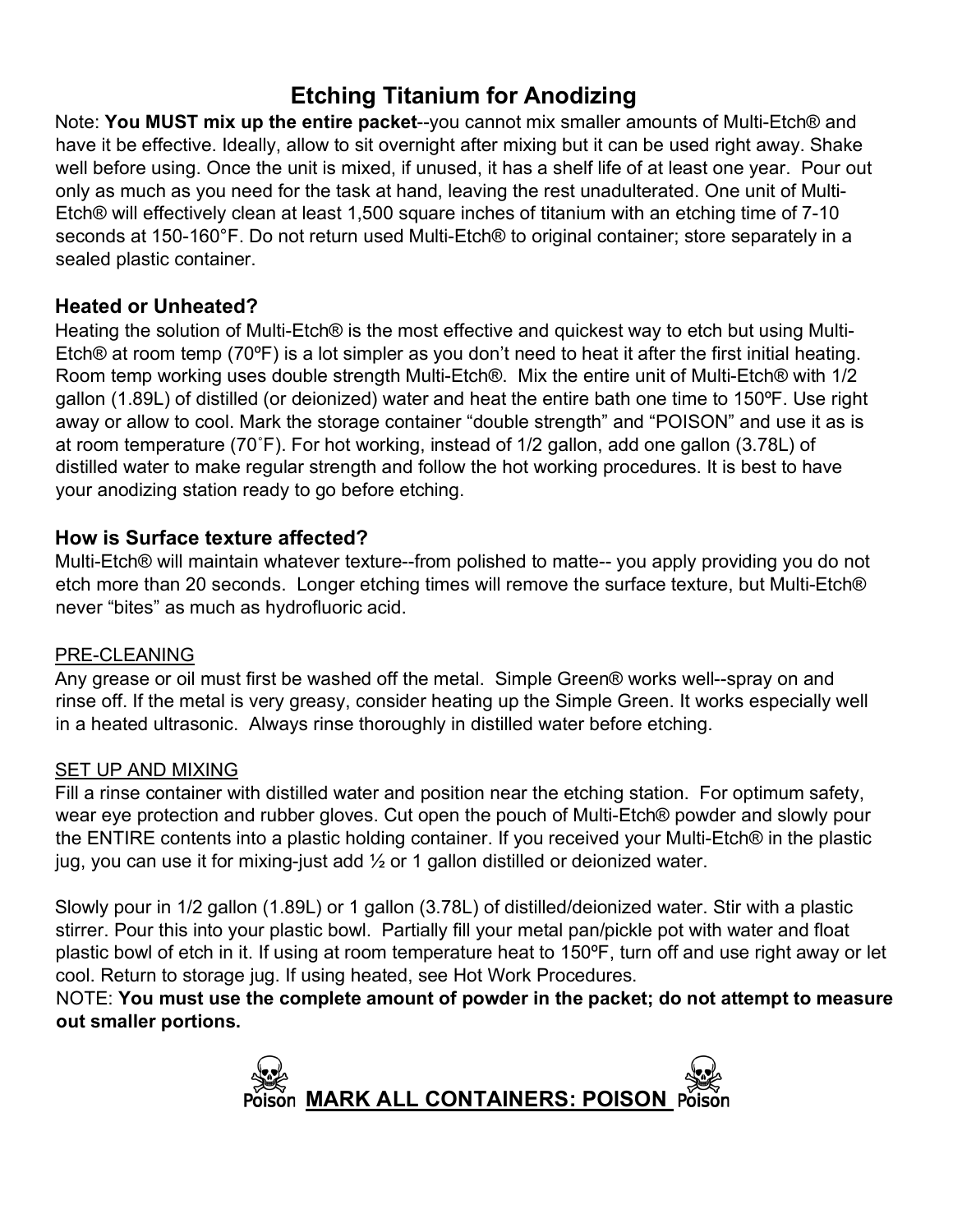### **ROOM TEMPERATURE WORKING PROCEDURES**

All etching times are approximate and can vary according to the grade (chemical composition) of the metal, age of the solution and the desired effect.

### **ETCHING**

Pour out only as much Multi-Etch® as you need for the task at hand.

After degreasing your metal place in an all plastic basket or stir with a plastic stirrer throughout the etching process so the metal does not sit still. You could also use something that vibrates the bath continuously during the etching process. Etch for at 2-4 minutes. After etching, put the piece into the rinse container, then into your anodizing bath. Do not expose to air for prolonged periods between baths.

Anodize right away, either a base coat of 5v or final anodization is recommended. Rinse in distilled water, then dry. Years later it will still color beautifully. Base-coating is necessary for titanium only. This works great for preparing quantities of titanium to be anodized with higher voltages later. Practice on scrap first to make sure you get the colors you want. During production, it's OK to store etched, un-anodized titanium pieces in DI/distilled water for no more than 3 hours before anodizing. Store used etch in a separate plastic container and reuse until spent.

### **HOT WORKING PROCEDURES**

All etching times are approximate. The times can vary according to the grade (chemical composition) of the metal, temperature of the solution, age of the solution (including how long it has been heated) and the desired effect.

### HEATING

Turn on the exhaust fan. Shake or stir contents of the stored Multi-Etch. When the undissolved powder is suspended, pour the necessary amount into the pickle pot or plastic container in which you will heat the solution. Heat only as much solution as you'll need for one session; more solution can be added as needed upon evaporation. Heat to 120-160°F and maintain that temperature until you have finished etching. Higher temperatures work faster but will shorten the effective life of the solution. A pickle pot automatically maintains the correct temperature.

For fresh, unused Multi-Etch, another method to indicate when the proper temperature is reached is to look for the fine bubbles that come to the surface of the Multi-Etch®--when you see the bubbles, it's ready. After 10 minutes or so, the bubbles disappear but the etchant is still effective. Bubbles will not appear upon subsequent reheating, but the etch will still work.

Submerge your metal into the heated solution and count from 1 to 7-10 while moving the metal. After etching, put the piece into the rinse container, then into your anodizing bath. Do not expose to air for prolonged periods between baths.

Anodize right away, either a base coat of 5v or final anodization is recommended. Rinse in distilled water, then dry. Years later it will still color beautifully. Base-coating is necessary for titanium only. This works great for preparing quantities of titanium to be anodized with higher voltages later. Practice on scrap first to make sure you get the colors you want. During production, it's OK to store etched, un-anodized titanium pieces in DI/distilled water for no more than 3 hours before anodizing. Store used etch in a separate plastic container and reuse until spent.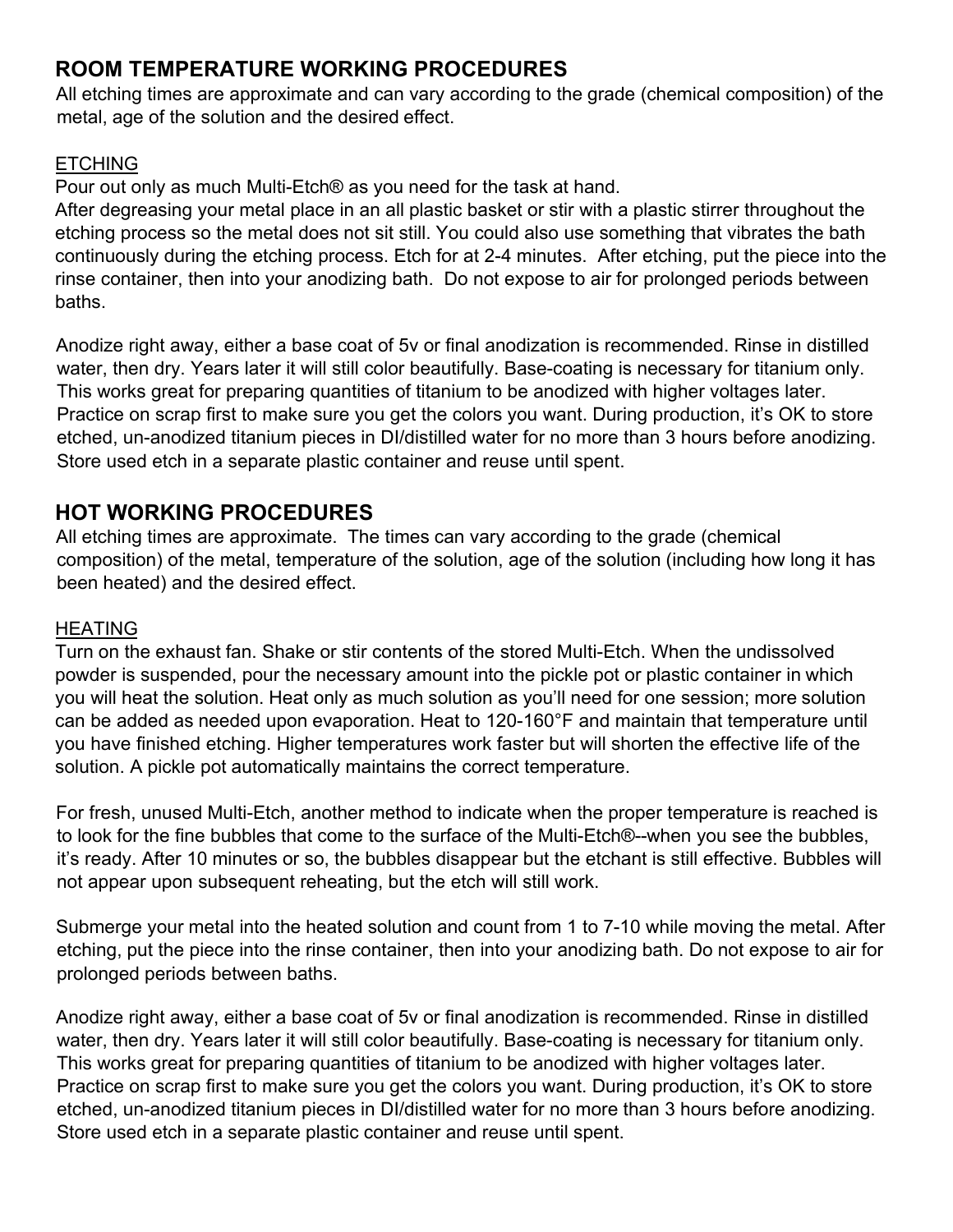### COLOR REMOVAL

### **Titanium**

Removing color with Multi-Etch works much faster using regular strength Multi-Etch heated to 150-160ºF.

If you simply went past the target color, you can dip the piece in heated Multi-Etch and it will work backward through the colors. Be sure to rinse as soon as you see the color you want.

If the color is uneven and you want to start over, etch time will be longer than when you etched the raw metal. Just keep etching until the color disappears.

Etch times for erasing high voltage colors will be longer than erasing low voltage colors.

For regular strength heated Multi-Etch, removing high voltage colors takes 30 seconds-2 minutes.

For double strength room temperature Multi-Etch (that has previously been heated 120-150ºF one time), erasing high voltage colors takes 6-40 minutes. The time can be reduced to about 5 minutes in unused double strength solution that is at least several months old. Unused Multi-Etch becomes stronger as it ages.

### **Niobium**

Erasing high voltage colors takes at least 4.5 minutes in regular strength Multi-Etch heated to 150- 160ºF.

Room temperature Multi-Etch, even if it has been heated one time, will take days to remove color from niobium.

### DISPOSAL

Dispose of contents/container in accordance with local/regional/national/international regulations.

**More information: www.multietch.com/multietch-resources** Rev. 25 May 2021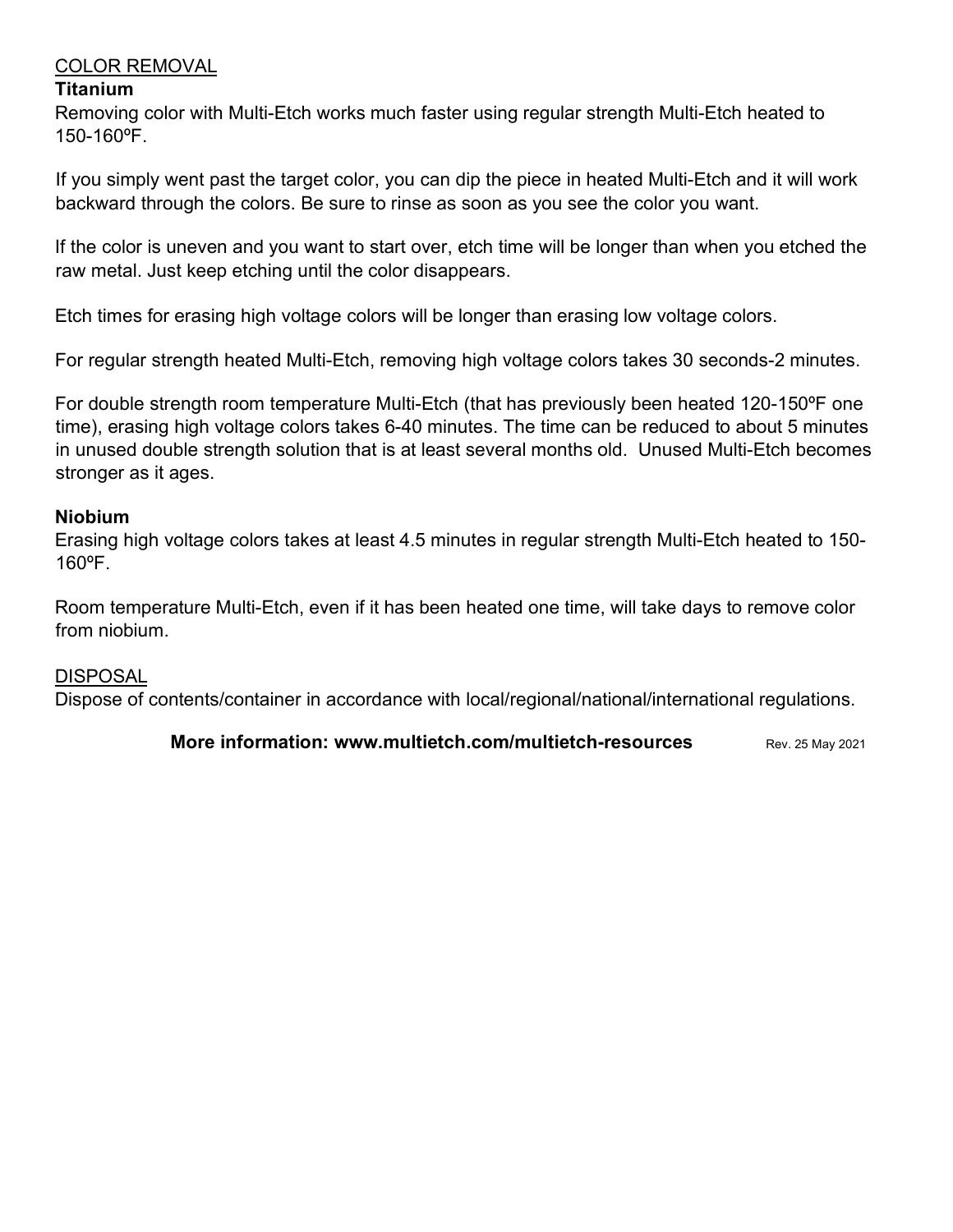## **Preparing titanium for anodizing or welding using Multi-Etch**

**For a full list of tested metals, visit: https://www.multietch.com/etch-rates**

| <b>Grade</b> | <b>Process</b>             | <b>Etch time</b> | Surface change   |
|--------------|----------------------------|------------------|------------------|
| All grades   |                            |                  |                  |
|              | 150-160°F regular strength | 7-10 seconds     | <b>Brightens</b> |
|              | 70°F double strength       | 2 minutes        | <b>Brightens</b> |

# **Removing color from titanium using Multi-Etch**

| Note: Times are for removing high-voltage green; lower voltage colors will take less time to remove. |                            |                     |                       |  |
|------------------------------------------------------------------------------------------------------|----------------------------|---------------------|-----------------------|--|
| Grade                                                                                                | <b>Process</b>             | <b>Etch time</b>    | <b>Surface change</b> |  |
| $1$ (CP)                                                                                             |                            |                     |                       |  |
|                                                                                                      | 150-160°F regular strength | 30 seconds          | Brightens/matte       |  |
|                                                                                                      | 150-160°F double strength  | 30 seconds          | Brightens/matte       |  |
|                                                                                                      | 70°F double strength       | 6 minutes           | Brightens/matte       |  |
| $2$ (CP)                                                                                             |                            |                     |                       |  |
|                                                                                                      | 150-160°F regular strength | 2 minutes           | Brightens/matte       |  |
|                                                                                                      | 150-160°F double strength  | 75 seconds          | Brightens/matte       |  |
|                                                                                                      | 70°F double strength       | 24 minutes          | Brightens/matte       |  |
| 4 (CP)                                                                                               |                            |                     |                       |  |
|                                                                                                      | 150-160°F regular strength | 50 seconds          | Brightens/matte       |  |
|                                                                                                      | 150-160°F double strength  | 40 seconds          | Brightens/matte       |  |
|                                                                                                      | 70°F double strength       | 8 minutes           | Brightens/matte       |  |
| 5 (6/4 aircraft grade)                                                                               |                            |                     |                       |  |
|                                                                                                      | 150-160°F regular strength | 1 minute 40 seconds | Brightens/matte       |  |
|                                                                                                      | 150-160°F double strength  | 1 minute            | Brightens/matte       |  |
|                                                                                                      | 70°F double strength       | 40 minutes          | Brightens/matte       |  |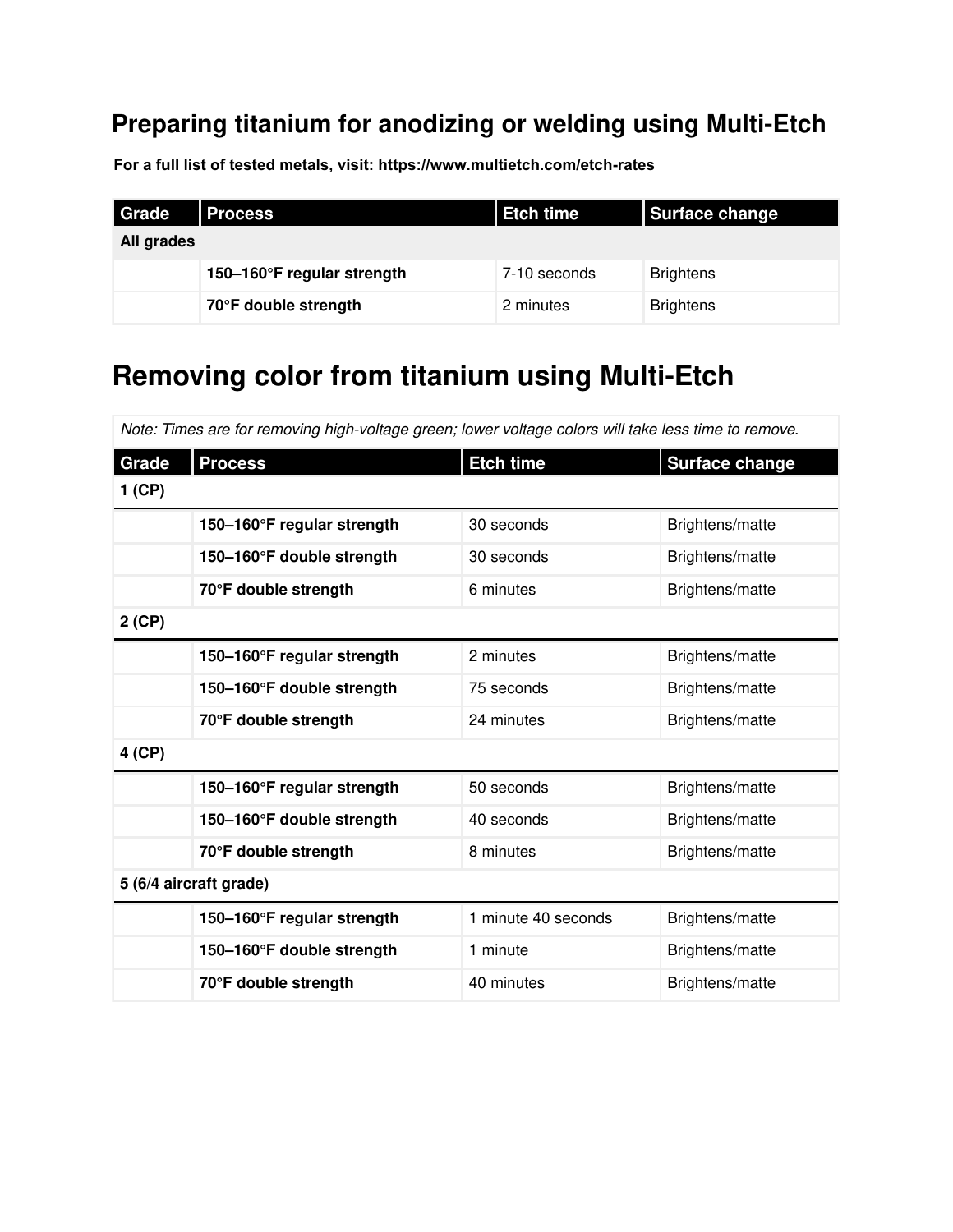| <b>Etch rates for titanium using Multi-Etch</b> |               |                               |                                          |                          |
|-------------------------------------------------|---------------|-------------------------------|------------------------------------------|--------------------------|
|                                                 | Grade Process | <b>Etch time</b><br>(minutes) | Etch depth (inches, cumulative<br>total) | <b>Surface</b><br>change |
| $1$ (CP)                                        |               |                               |                                          |                          |
|                                                 |               | 150-160°F regular strength    |                                          |                          |
|                                                 |               | 1                             | 0.00012                                  | Brightens/matte          |
|                                                 |               | $\overline{c}$                | 0.00023                                  | Brightens/matte          |
|                                                 |               | 3                             | 0.0004                                   | Brightens/matte          |
|                                                 |               | 150-160°F double strength     |                                          |                          |
|                                                 |               | 1                             | 0.00023                                  | Brightens/matte          |
|                                                 |               | $\overline{c}$                | 0.0006                                   | Brightens/matte          |
|                                                 |               | 3                             | 0.0008                                   | Brightens/matte          |
| $2$ (CP)                                        |               |                               |                                          |                          |
|                                                 |               | 150-160°F regular strength    |                                          |                          |
|                                                 |               | 1                             | 0.00016                                  | Brightens/matte          |
|                                                 |               | $\overline{c}$                | 0.00036                                  | Brightens/matte          |
|                                                 |               | 3                             | 0.00046                                  | Brightens/matte          |
|                                                 |               | 150-160°F double strength     |                                          |                          |
|                                                 |               | 1                             | 0.00045                                  | Brightens/matte          |
|                                                 |               | $\overline{2}$                | 0.00092                                  | Brightens/matte          |
|                                                 |               | 3                             | 0.00115                                  | Brightens/matte          |
| 4 (CP)                                          |               |                               |                                          |                          |
|                                                 |               | 150-160°F regular strength    |                                          |                          |
|                                                 |               | 1                             | 0.00015                                  | Brightens/matte          |

|                           |                | U.UUU I J | <b>Drighter</b> is/matter |  |
|---------------------------|----------------|-----------|---------------------------|--|
|                           | 2              | 0.0003    | Brightens/matte           |  |
|                           | 3              | 0.00035   | Brightens/matte           |  |
| 150-160°F double strength |                |           |                           |  |
|                           |                | 0.00025   | Brightens/matte           |  |
|                           | $\overline{2}$ | 0.001     | Brightens/matte           |  |
|                           | 3              | 0.0012    | Brightens/matte           |  |

**5 (6/4 aircraft grade)**

| 150–160 $\degree$ F double strength |           |                 |  |  |
|-------------------------------------|-----------|-----------------|--|--|
|                                     | no change | Brightens/matte |  |  |
| 2                                   | 0.000084  | Brightens/matte |  |  |
| 3                                   | 0.00022   | Brightens/matte |  |  |
| $\overline{4}$                      | 0.00043   | Brightens/matte |  |  |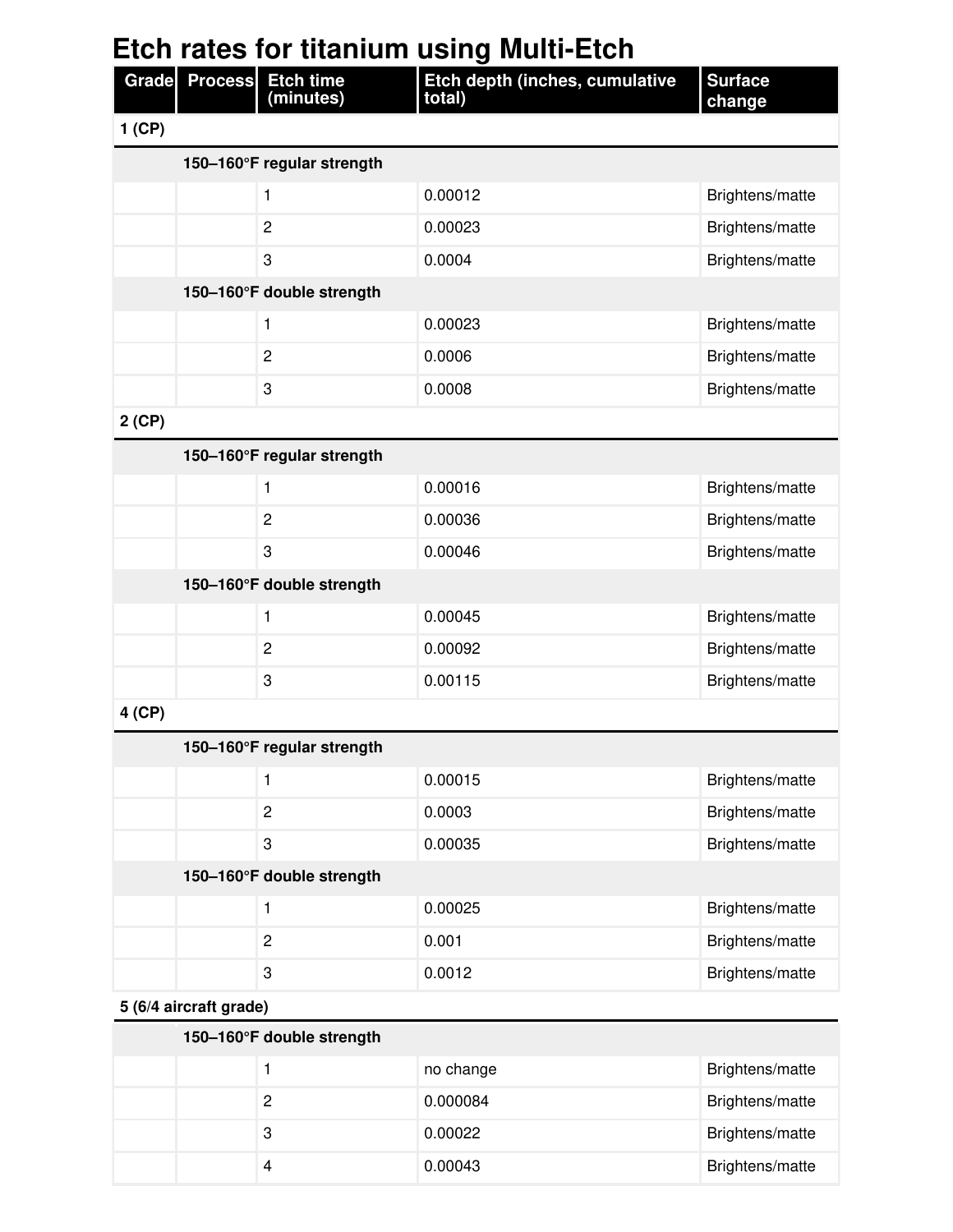### **Multi-Etch Frequently Asked Questions**

### **How long will Multi-Etch last?**

For dry powder, at least 11 years. For unused Multi-Etch in solution: at least one year (keep it capped)!

### **How much titanium or niobium will one gallon of Multi-Etch etch?**

Approximately 1,500 square inches of titanium when dipped for three seconds at 120-150ºF. As you etch, the etchant gradually becomes ineffective and contaminated with titanium ions that can re-plate to the metal, causing uneven anodizing.

### **Can the effectiveness of Multi-Etch be restored after it has been used?**

No, that's why it's best to use only as much as you need in any one sitting, leaving the rest unadulterated.

### **Troubleshooting Multi-Etch**

### **I'm not getting any color on my etched titanium.**

If there isn't any change in color, check your connections. After using many techniques to anodize since the 1970's, sometimes we still get our wires crossed!

### **Why is the anodized color on my titanium pieces splotchy in places?**

1. Did you **mix the entire amount of Multi-Etch** powder? The ingredients in Multi-Etch are not blended so you must mix the entire amount with 1/2 gallon of distilled or deionized water for double-strength or one gallon for regular strength.

2. If you are **using Multi-Etch unheated**, you must heat the entire solution one time, 120-150ºF—then you can use it right away or wait for it to cool to room temperature, 70ºF.

3. Make sure you have **degreased the metal** before etching. If the metal is really dirty, e.g., after tumbling, etch once, rinse well, and etch again. Hold the pieces by the edges so that you don't leave fingerprints.

4. Did you accidentally **contaminate your etching bath**? If you introduce brass, copper or iron into the etching bath, those materials will tend to plate onto the titanium and interfere with anodizing. If that happens, you will need to throw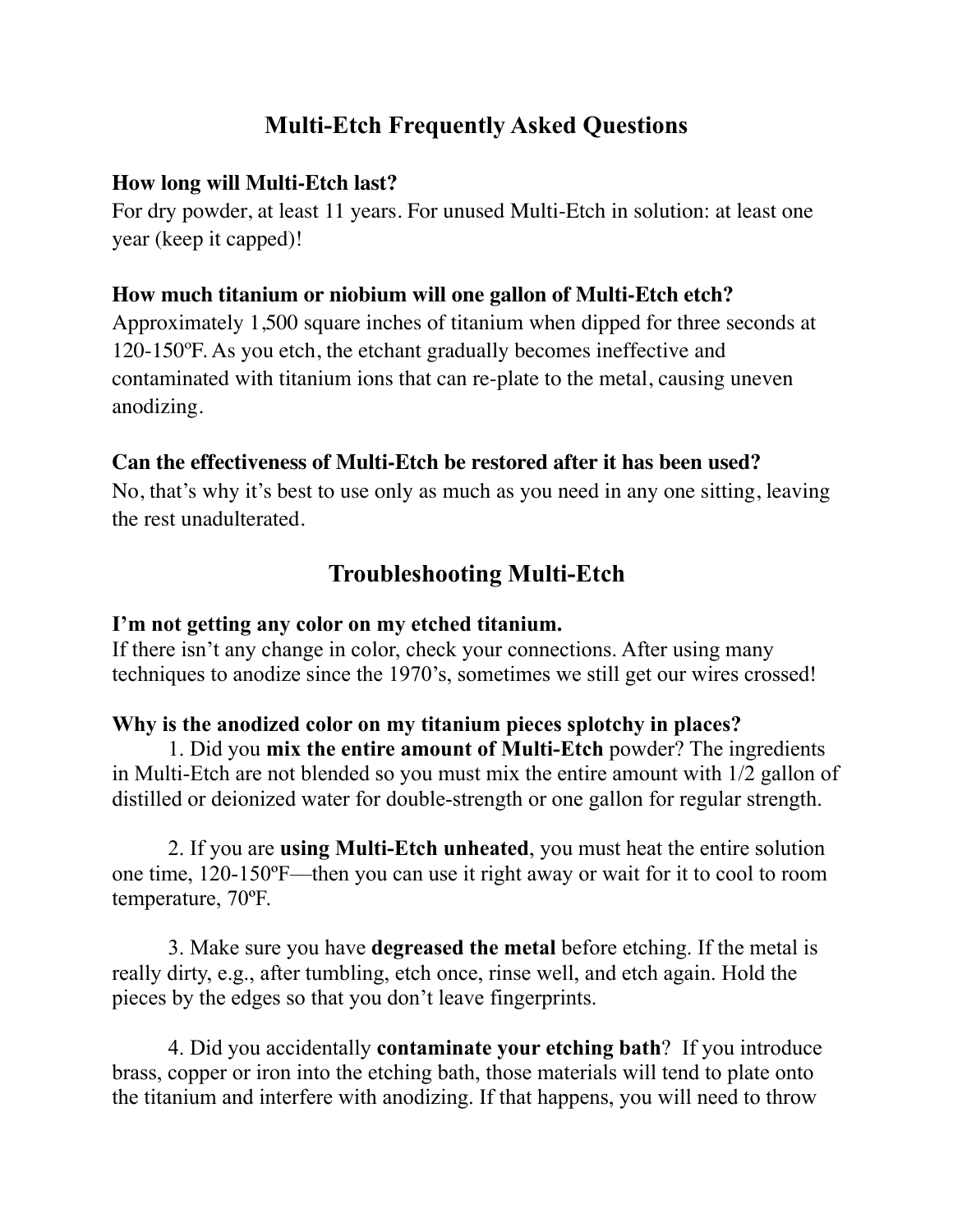out your contaminated etching bath and start with a fresh one. These contaminants could come from the tooling you use to form your piece--files, saws, etc. If possible, keep a separate set of tools or clean the piece with an ultrasonic before etching.

5. What are you **holding the titanium with while anodizing**? Using something other than titanium or niobium as hanging/holding wires when anodizing can prevent the voltage getting to the titanium. Some metals, such as copper, brass, gold, etc. will draw off the voltage. Some people use a plastic container with a titanium or niobium probe to anodize--this works great for anodizing lots of small parts.

6. Make sure you **rinse well** after etching the metal. If you drag Multi-Etch into your anodizing bath, it can inhibit good color. If you are not going to anodize immediately after etching, protect the clean surface by applying a 10-volt color. If you don't want to anodize at all, then store the etched pieces in distilled water. This will allow you to wait months if necessary, before anodizing.

7. **What alloy and form of titanium** are you using? Our experience is mostly with grades 1 and 2 "commercially pure" titanium sheet and wire. Sometimes the ends of a batch of wire or sheet have a heat oxide that is very hard to remove. You also can't see it! But if you suspect that might be the problem because most of the pieces in a batch anodize fine, try etching the "bad" pieces longer and avoid using the high-voltage colors if possible. The aircraft grade--6/4- usually colors well with minimal etching.

8. **Cast titanium parts** like medical implants sometimes have a whitish alpha-case from heat which must be mechanically removed (e.g., sand-blasting) If this is not removed, it may be difficult or impossible to anodize evenly with higher voltage colors. Try etching longer before anodizing.

9. **Grow the oxide slowly**. If you're aiming for the color at 70 volts, start at 60 and, while leaving the piece in your anodizing bath, keep the voltage at 60 and see if the color continues to advance to the higher voltage color. If it doesn't, try increasing the voltage slowly.

10. **What is your anodizing solution**? We use 1 tablespoon of **ammonium sulfate** per gallon of distilled water. You can get ammonium sulfate wherever gardening supplies are sold.

Reactive Metals Studio recommends using **TSP**. Start with 1/8 cup per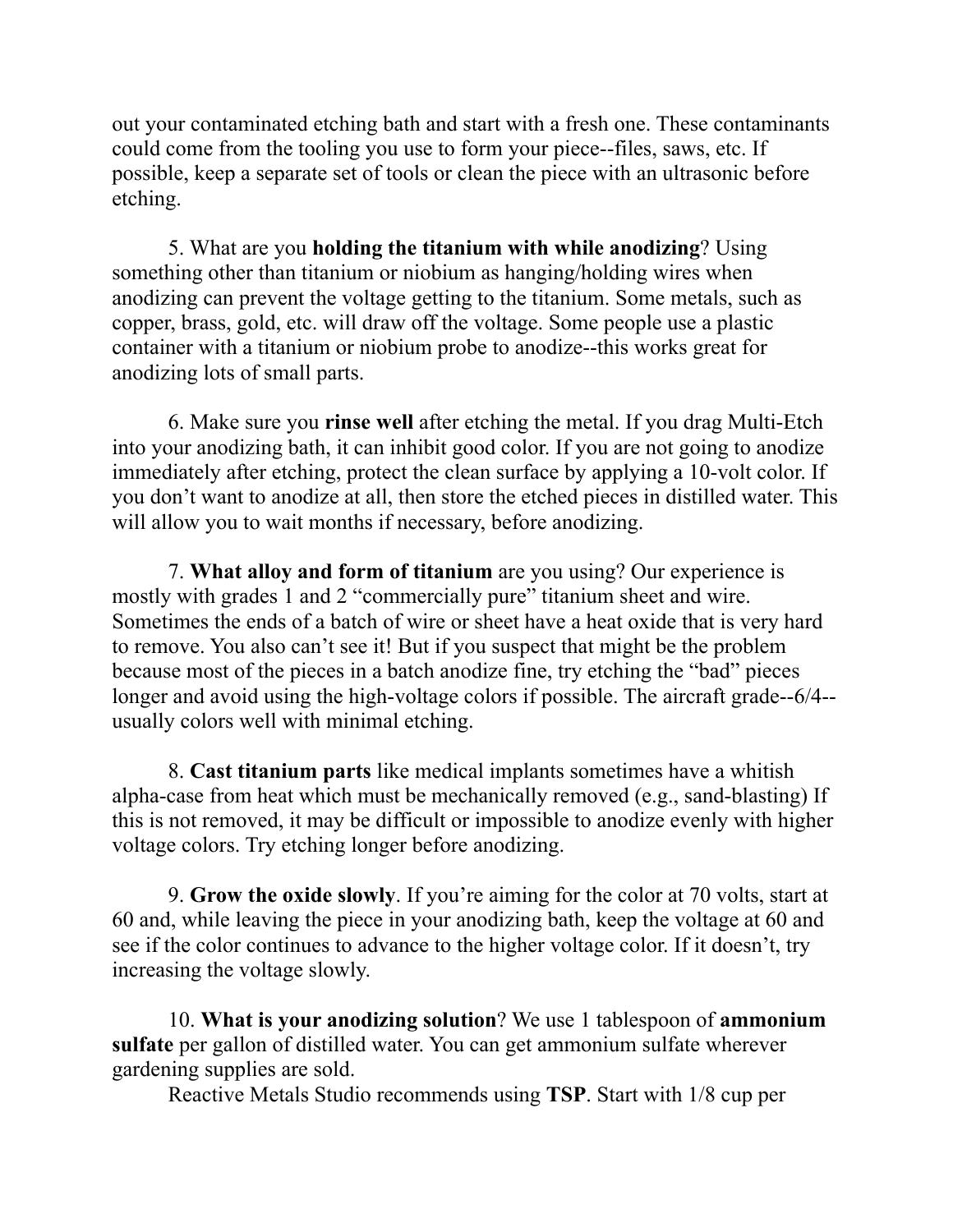gallon of distilled water. If the anodizing reaction is too slow, add a little more TSP. For a bath of either ammonium sulfate or TSP, you can squirt a little dish detergent or Simple Green to act as a surfactant, which is important when you are after a smooth gradation from one color to another. Without that, sometimes the liquid "beads up" when lifting the titanium out of the bath.

**If burning or pitting occurs** while anodizing, particularly at higher voltages, then the electrolyte has been mixed too strong.

**DO NOT ANODIZE WITH** Multi-Etch, sulfuric acid, or detergents with fancy spot retardants.

 11. It's possible that **if you purchased distilled water in a plastic jug** that has been sitting around the store awhile, the water may have absorbed something from the plastic jug itself. Try using water from one of those purified water vending machines.

 12. Poor color can be a sign that you haven't etched long enough or you have used up the etchant and need to replace the bath.

 13. If you wire-brushed or used other steel tools, make sure you have thoroughly **cleaned any contaminants** from the tools before etching.

**Using Multi-Etch at room temperature** (70ºF) requires heating the whole bath to 120-150ºF one time. Make sure you mix double strength (1/2 gallon distilled or deionized water.) Shake the container before heating.

**Sometimes everything is "correct"** but you still can't get even color in the higher voltages. This can be due to inconsistencies on the metal itself. High-voltage colors are the hardest colors to achieve so if you have a choice, choose a lower voltage color, especially for the problem pieces.

If you discover something not covered here, please let us know! info@multietch.com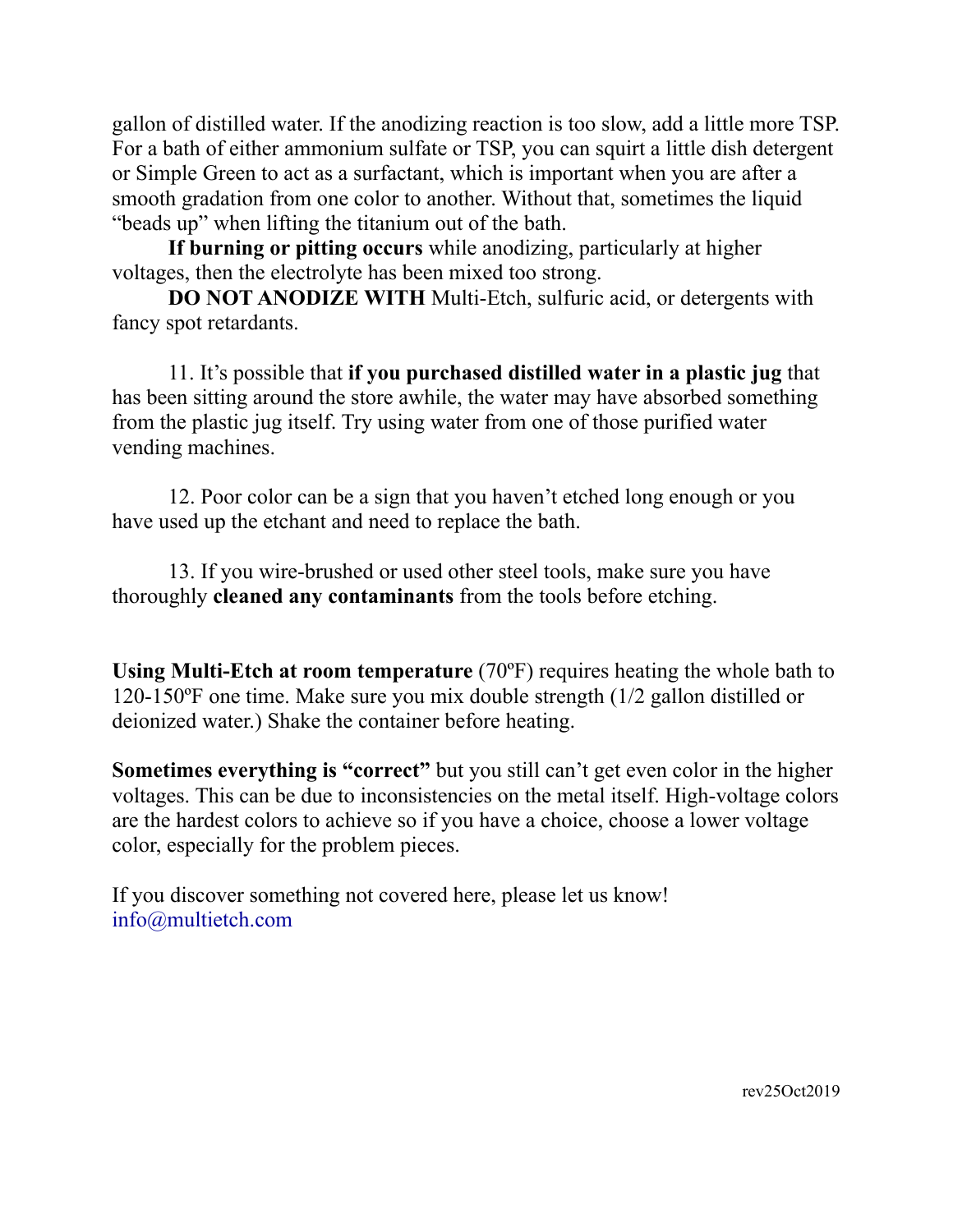

| 1. Identification                                     |                                                                                    |  |
|-------------------------------------------------------|------------------------------------------------------------------------------------|--|
| 1.1. Product identifier                               |                                                                                    |  |
| <b>Product Identity</b>                               | Multi-Etch                                                                         |  |
| Alternate Names                                       | Multi-Etch                                                                         |  |
|                                                       | 1.2. Relevant identified uses of the substance or mixture and uses advised against |  |
| Intended use<br>See Technical Data Sheet.             |                                                                                    |  |
| 1.3. Details of the supplier of the safety data sheet |                                                                                    |  |
| <b>Company Name</b>                                   | Multi-Etch, LLC<br>PO Box 9                                                        |  |
|                                                       | Clarkdale, AZ 86324                                                                |  |
| <b>Emergency</b>                                      |                                                                                    |  |
| Infotrac<br><b>Customer Service: Multi-Etch, LLC</b>  | 1-800-535-5053 (24-hour)                                                           |  |
|                                                       |                                                                                    |  |

### **2. Hazard(s) identification**

### **2.1. Classification of the substance or mixture**

| Ox. Sol. 3; H272       | May intensify fire; oxidizer.                                              |
|------------------------|----------------------------------------------------------------------------|
| Acute Tox. 4; H302     | Harmful if swallowed.                                                      |
| Acute Tox. 4; H332     | Harmful if inhaled.                                                        |
| Skin Irrit. 2; H315    | Causes skin irritation.                                                    |
| Eye Irrit. 2;H319      | Causes serious eye irritation.                                             |
| Skin Sens. 1;H317      | May cause an allergic skin reaction.                                       |
| Resp. Sens. 1;H334     | May cause allergy or asthma symptoms of breathing difficulties if inhaled. |
| STOT SE 3;H335         | May cause respiratory irritation.                                          |
| Aquatic Chronic 3;H412 | Harmful to aquatic life with long lasting effects.                         |

### **2.2. Label elements**



H272 May intensify fire; oxidizer.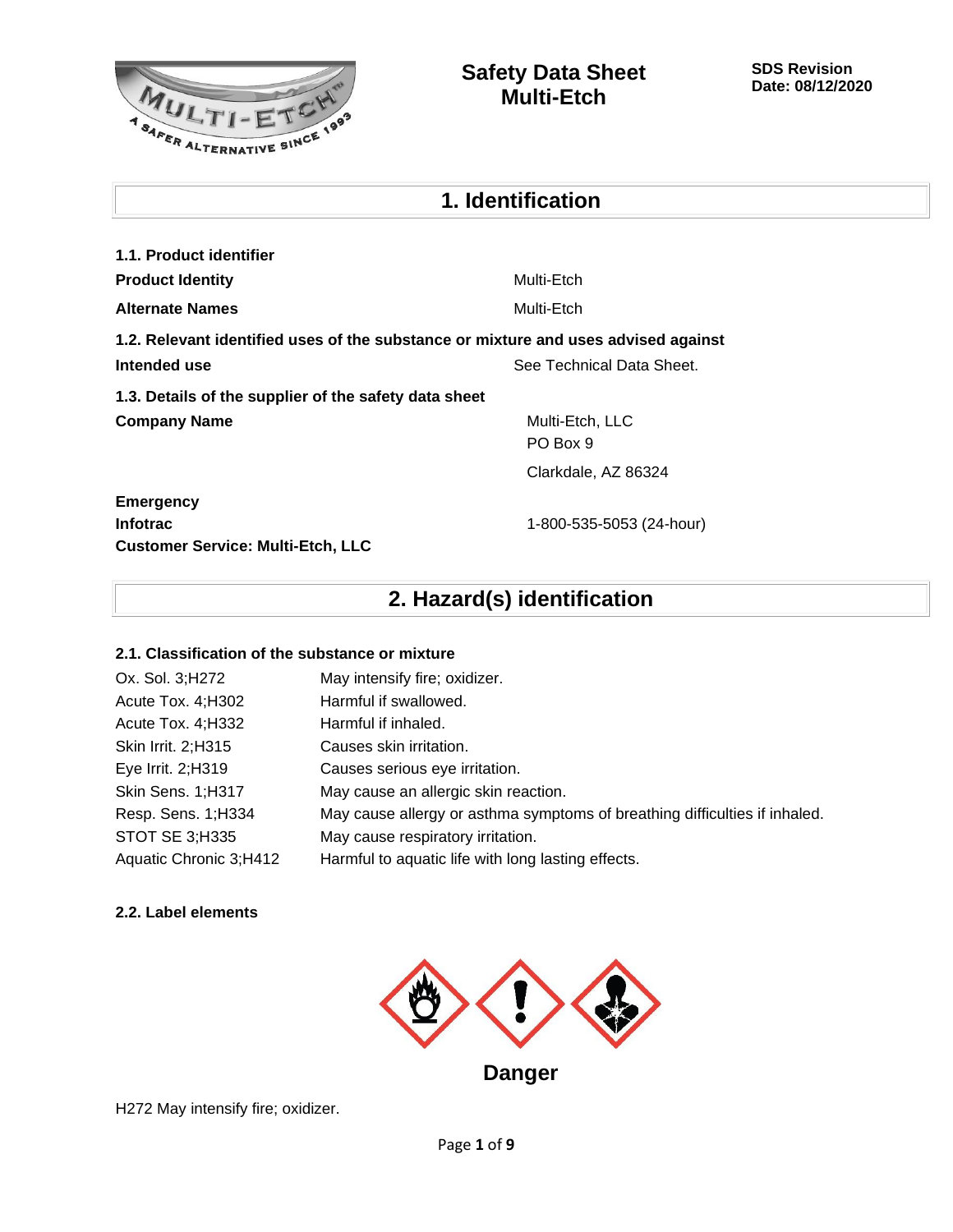H302 Harmful if swallowed.

H315 Causes skin irritation.

H317 May cause an allergic skin reaction.

H319 Causes serious eye irritation.

H332 Harmful if inhaled.

H334 May cause allergic or asthmatic symptoms or breathing difficulties if inhaled.

H335 May cause respiratory irritation.

H412 Harmful to aquatic life with long lasting effects.

### **[Prevention]:**

P210 Keep away from heat, sparks, open flames, and other ignition sources - No smoking.

P220 Keep, Store away from clothing combustible materials.

P221 Take any precaution to avoid mixing with combustibles.

P261 Avoid breathing dust, fume, gas, mist, vapors, spray.

P264 Wash thoroughly after handling.

P270 Do not eat, drink or smoke when using this product.

P271 Use only outdoors or in a well-ventilated area.

P272 Contaminated work clothing should not be allowed out of the workplace.

P273 Avoid release to the environment.

P280 Wear protective gloves, eye protection, face protection.

### **[Response]:**

P301+312 IF SWALLOWED: Call a POISON CENTER, doctor or physician if you feel unwell.

P302+352 IF ON SKIN: Wash with plenty of soap and water.

P304+312 IF INHALED: Call a poison center or doctor or physician if you feel unwell.

P305+351+338 IF IN EYES: Rinse cautiously with water for several minutes. Remove contact lenses if present and easy to do - continue rinsing.

P321 Specific treatment (see information on this label).

P330 IF SWALLOWED: Rinse mouth.

P332+313 IF SKIN IRRITATION OCCURS: Get medical advice or attention.

P333 If skin irritation or a rash occurs:

P337+313 If eye irritation persists: Get medical advice or attention.

P341 If breathing is difficult, remove victim to fresh air and keep at rest in a position comfortable for breathing.

P342+311 If experiencing respiratory symptoms: Call a POISON CENTER, doctor or physician.

P362 Take off contaminated clothing and wash before reuse.

P363 Wash contaminated clothing before reuse.

P370+378 In case of fire: Use extinguishing media listed in section 5 of SDS for extinction.

### **[Storage]:**

P403+233 Store in a well ventilated place. Keep container tightly closed.

P405 Store locked up.

### **[Disposal]:**

P501 Dispose of contents or container in accordance with local and national regulations.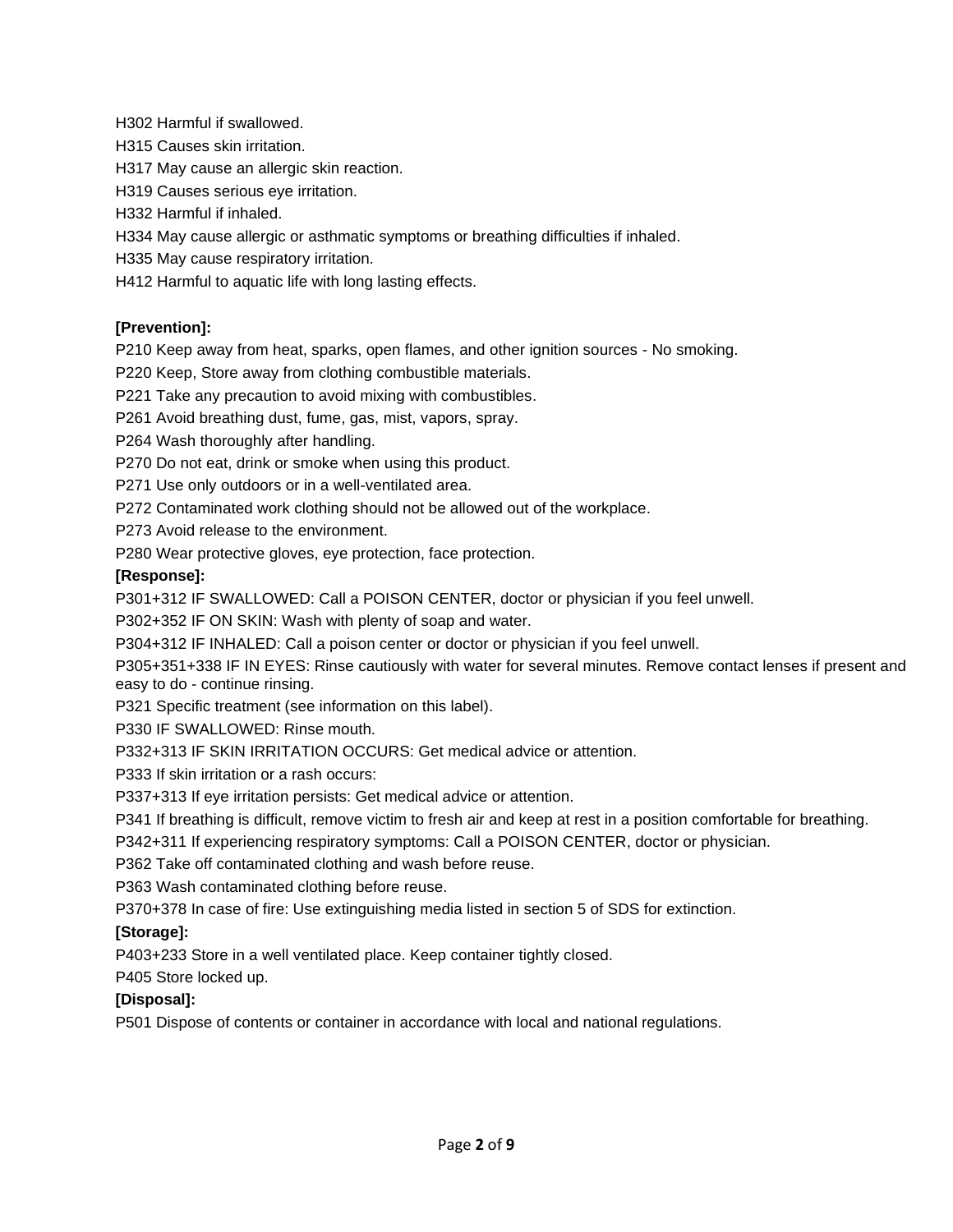### **3. Composition/information on ingredients**

This product contains the following substances that present a hazard within the meaning of the relevant State and Federal Hazardous Substances regulations.

| <b>Ingredient/Chemical Designations</b>               | Weight % | <b>GHS Classification</b>                                                                                                                                         | <b>Notes</b> |
|-------------------------------------------------------|----------|-------------------------------------------------------------------------------------------------------------------------------------------------------------------|--------------|
| Ammonium persulphate<br>CAS Number: 0007727-54-0      | 75 - 100 | Ox. Sol. 3;H272<br>Acute Tox. 4:H302<br><b>Eye Irrit. 2;H319</b><br><b>STOT SE 3:H335</b><br>Skin Irrit. 2;H315<br>Resp. Sens. 1;H334<br><b>Skin Sens. 1:H317</b> | ----         |
| Sodium fluoride<br><b>CAS Number:</b><br>0007681-49-4 | 10 - 25  | Acute Tox. 3;H301<br>Eye Irrit. 2;H319<br>Skin Irrit. 2;H315                                                                                                      | ----         |

In accordance with paragraph (i) of §1910.1200, the specific chemical identity and/or exact percentage (concentration) of composition has been withheld as a trade secret.

\*PBT/vPvB - PBT-substance or vPvB-substance.

The full texts of the phrases are shown in Section 16.

### **Section 4. First aid measures**

### **4.1. Description of first aid measures**

| General           | In all cases of doubt, or when symptoms persist, seek medical attention.<br>Never give anything by mouth to an unconscious person.                                                                                                                                                                                                                                                                                                                                                                                                                                                                                                                                                |
|-------------------|-----------------------------------------------------------------------------------------------------------------------------------------------------------------------------------------------------------------------------------------------------------------------------------------------------------------------------------------------------------------------------------------------------------------------------------------------------------------------------------------------------------------------------------------------------------------------------------------------------------------------------------------------------------------------------------|
| <b>Inhalation</b> | Remove to fresh air, keep patient warm and at rest. If breathing is irregular or stopped, give<br>artificial respiration. If unconscious, place in the recovery position and obtain immediate<br>medical attention. Give nothing by mouth.                                                                                                                                                                                                                                                                                                                                                                                                                                        |
| <b>Eyes</b>       | Irrigate copiously with clean water for at least 15 minutes, holding the eyelids apart and<br>seek medical attention.                                                                                                                                                                                                                                                                                                                                                                                                                                                                                                                                                             |
| <b>Skin</b>       | Remove contaminated clothing. Wash skin thoroughly with soap and water or use a<br>recognized skin cleanser.                                                                                                                                                                                                                                                                                                                                                                                                                                                                                                                                                                      |
| Ingestion         | Drink 1-2 glasses of milk or water and rinse mouth well. Do not induce vomitting. Never<br>give anything by mouth to an unconscious person. Obtain immediate medical attention.                                                                                                                                                                                                                                                                                                                                                                                                                                                                                                   |
|                   | 4.2. Most important symptoms and effects, both acute and delayed                                                                                                                                                                                                                                                                                                                                                                                                                                                                                                                                                                                                                  |
| Overview          | Ingestion: Moderate oral toxicity.<br>Eye Contact: May cause irritation.<br>Inhalation: May cause difficulty in breathing for sensitive persons.<br>Skin: May cause irritation.<br>This product has moderate oral toxicity and is minimally irritating to the eyes. Flooding of<br>exposed areas with water is suggested, but gastric lavage or emesis induction for<br>ingestions must consider the possible aggravation of esophageal injury and the expected<br>absence of systemic effects. Treatment is controlled removal of exposure followed by<br>symptomatic and supportive care. Treat symptomatically. Check section 2.2 (GHS Label<br>Elements) for further details. |
| <b>Inhalation</b> | Harmful if inhaled. May cause respiratory irritation. May cause allergy or asthma symptoms<br>of breathing difficulties if inhaled.                                                                                                                                                                                                                                                                                                                                                                                                                                                                                                                                               |
| <b>Eyes</b>       | Causes serious eye irritation.                                                                                                                                                                                                                                                                                                                                                                                                                                                                                                                                                                                                                                                    |
| <b>Skin</b>       | May cause an allergic skin reaction. Causes skin irritation.                                                                                                                                                                                                                                                                                                                                                                                                                                                                                                                                                                                                                      |
| Ingestion         | Harmful if swallowed.                                                                                                                                                                                                                                                                                                                                                                                                                                                                                                                                                                                                                                                             |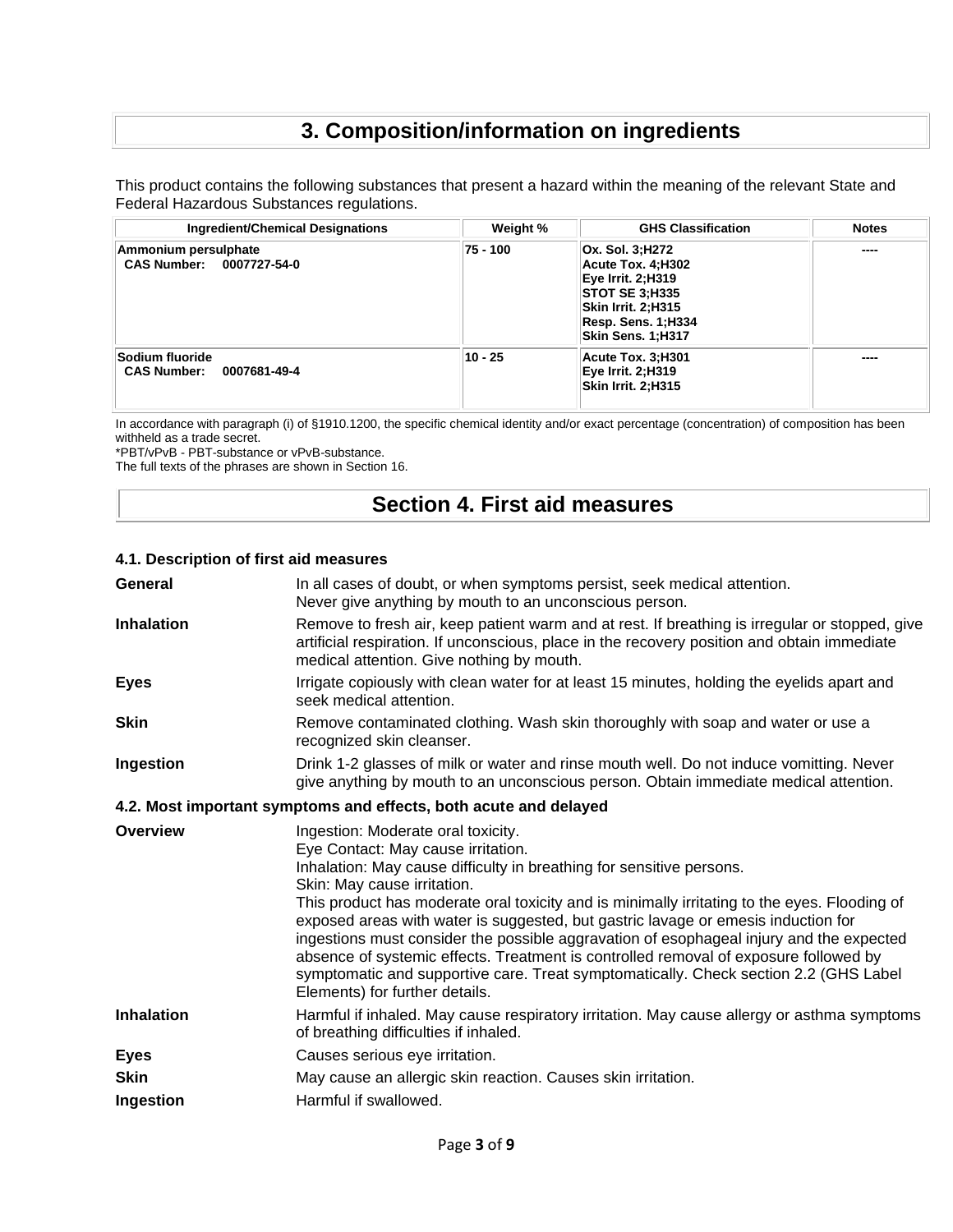### **Section 5. Fire-fighting measures**

### **5.1. Extinguishing media**

Recommended extinguishing media; alcohol resistant foam, CO2, powder, water spray. Unsuitable extinguishing media: Do not use; water jet.

#### **5.2. Special hazards arising from the substance or mixture**

Hazardous decomposition: No hazardous decomposition data available.

Keep away from heat, sparks, open flames, and other ignition sources - No smoking.

Keep, Store away from clothing combustible materials.

Take any precaution to avoid mixing with combustibles.

Avoid breathing dust, fume, gas, mist, vapors, spray.

#### **5.3. Advice for fire-fighters**

As with all fires, wear positive pressure, self-contained breathing apparatus, (SCBA) with a full face piece and protective clothing. Persons without respiratory protection should leave area. Wear SCBA during clean-up immediately after fire. No smoking.

Do not use carbon dioxide or other gas filled fire extinguishers; they will have no effect on decomposing persulfates. Wear full protective clothing and self-contained breathing apparatus.

On decomposition releases oxygen which may intensify fire. Presence of water accelerates decomposition.

**ERG Guide No.** 140

### **Section 6. Accidental release measures**

#### **6.1. Personal precautions, protective equipment and emergency procedures**

Put on appropriate personal protective equipment (see section 8).

#### **6.2. Environmental precautions**

Do not allow spills to enter drains or waterways.

Use good personal hygiene practices. Wash hands before eating, drinking, smoking or using toilet. Promptly remove soiled clothing and wash thoroughly before reuse.

#### **6.3. Methods and material for containment and cleaning up**

Environmental Precautions: Disposal is to be performed in compliance with all Federal, State and Local regulations.

Steps To Be Taken in Case Quantities of Material are Released or Spilled: Put on safety glasses, or goggles and rubber gloves. Spilled material should be collected and put in approved DOT container and isolated for disposal. Isolated material should be monitored for signs of decomposition (fuming/ smoking). If spilled material is wet, dissolve with large quantity of water and dispose according to regulatory agencies procedures.

### **Section 7. Handling and storage**

### **7.1. Precautions for safe handling**

Handle containers carefully to prevent damage and spillage.

Check section 2.2 (GHS Label Elements) for further details. - [Prevention]:

### **7.2. Conditions for safe storage, including any incompatibilities**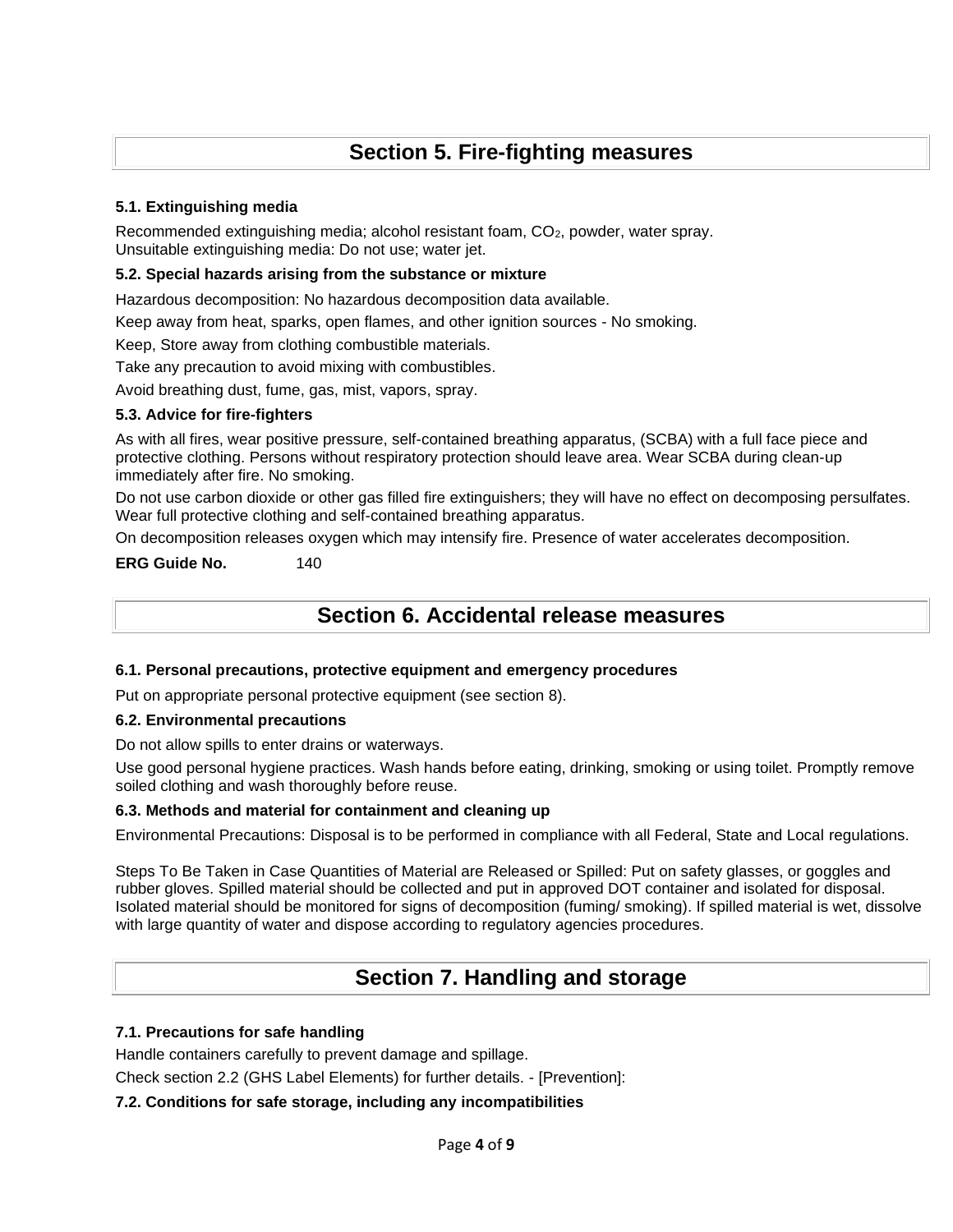Incompatible materials: Acids, alkalis, halides, combustible materials, oxidizers. Keep away from glass. Check section 2.2 (GHS Label Elements) for further details. - [Storage]:

### **7.3. Specific end use(s)**

No data available.

### **Section 8. Exposure controls / personal protection**

#### **8.1. Control parameters**

| <b>Exposure</b> |                      |               |                                                                                            |  |
|-----------------|----------------------|---------------|--------------------------------------------------------------------------------------------|--|
| CAS No.         | Ingredient           | <b>Source</b> | Value                                                                                      |  |
| 0007681-49-4    | Sodium fluoride      | <b>OSHA</b>   | TWA 2.5 mg/m3 [*Note: The REL also applies to other inorganic,<br>solid fluorides (as F).] |  |
|                 |                      | <b>ACGIH</b>  | <b>No Established Limit</b>                                                                |  |
|                 |                      | <b>NIOSH</b>  | TWA 2.5 mg/m3 [*Note: The REL also applies to other inorganic,<br>solid fluorides (as F).] |  |
| 0007727-54-0    | Ammonium persulphate | <b>OSHA</b>   | <b>No Established Limit</b>                                                                |  |
|                 |                      | <b>ACGIH</b>  | <b>No Established Limit</b>                                                                |  |
|                 |                      | <b>NIOSH</b>  | No Established Limit                                                                       |  |

#### **8.2. Exposure controls**

| <b>Respiratory</b>          | If workers are exposed to concentrations above the exposure limit they must use the<br>appropriate, certified respirators.                                                                                                                                                                                                             |
|-----------------------------|----------------------------------------------------------------------------------------------------------------------------------------------------------------------------------------------------------------------------------------------------------------------------------------------------------------------------------------|
| <b>Eyes</b>                 | Protective safety glasses recommended                                                                                                                                                                                                                                                                                                  |
| <b>Skin</b>                 | Protective gloves recommended.                                                                                                                                                                                                                                                                                                         |
| <b>Engineering Controls</b> | Provide adequate ventilation. Where reasonably practicable this should be achieved by the<br>use of local exhaust ventilation and good general extraction. If these are not sufficient to<br>maintain concentrations of particulates and any vapor below occupational exposure limits<br>suitable respiratory protection must be worn. |
| <b>Other Work Practices</b> | Use good personal hygiene practices. Wash hands before eating, drinking, smoking or<br>using toilet. Promptly remove soiled clothing and wash thoroughly before reuse.                                                                                                                                                                 |
|                             | Check section 2.2 (GHS Label Elements) for further details.                                                                                                                                                                                                                                                                            |

**Section 9. Physical and chemical properties**

#### **9.1. Information on basic physical and chemical properties**

| Appearance                              | <b>White Solid</b> |
|-----------------------------------------|--------------------|
| Odor                                    | Odorless           |
| Odor threshold                          | Not determined     |
| рH                                      | Not Measured       |
| Melting point / freezing point          | Decomposes         |
| Initial boiling point and boiling range | Not Measured       |
| <b>Flash Point</b>                      | Not Measured       |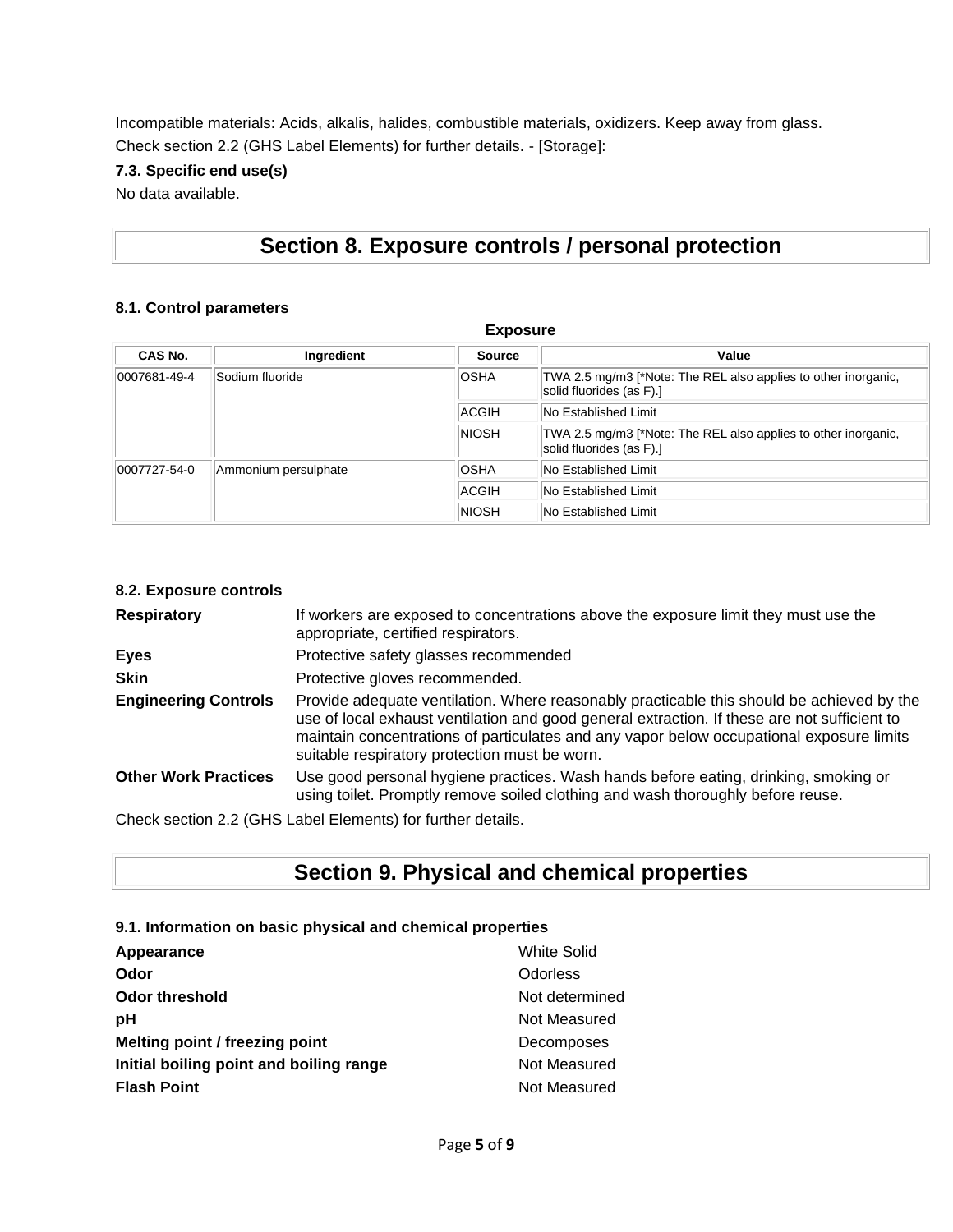**Evaporation rate (Ether = 1)** Not Measured **Flammability (solid, gas)** Not Applicable **Upper/lower flammability or explosive limits Lower Explosive Limit:** Not Measured

**Vapor pressure (Pa)** Not Measured **Vapor Density Not Measured** Not Measured **Relative Density** 1.98 **Solubility in Water Partially (87%) Partition coefficient n-octanol/water (Log Kow)** Not Measured **Auto-ignition temperature** Not Measured **Decomposition temperature** Not Measured **Viscosity (cSt)** Not Measured **VOC Content** 0 **9.2. Other information**

**Upper Explosive Limit:** Not Measured

#### **10.1. Reactivity**

Hazardous Polymerization will not occur.

#### **10.2. Chemical stability**

No other relevant information.

Stable under normal circumstances.

#### **10.3. Possibility of hazardous reactions**

No data available.

#### **10.4. Conditions to avoid**

Heat, moisture and contamination.

#### **10.5. Incompatible materials**

Acids, alkalis, halides, combustible materials, oxidizers. Keep away from glass.

#### **10.6. Hazardous decomposition products**

No hazardous decomposition data available.

### **Section 11. Toxicological information**

**Section 10. Stability and reactivity**

#### **Acute toxicity**

Note: When no route specific LD50 data is available for an acute toxin, the converted acute toxicity point estimate was used in the calculation of the product's ATE (Acute Toxicity Estimate).

| Ingredient                         | Oral LD50.<br>mg/kg | Skin LD50.<br>mg/kg | <b>Inhalation</b><br>Vapor LC50,<br>ma/L/4hr | <b>Inhalation</b><br><b>Dust/Mist</b><br><b>LC50.</b><br>ma/L/4hr | <b>Inhalation</b><br>Gas LC50.<br>ppm |
|------------------------------------|---------------------|---------------------|----------------------------------------------|-------------------------------------------------------------------|---------------------------------------|
| Ammonium persulphate - (7727-54-0) | 1,130.00, Rat -     | >2,000.00, Rat -    | No data                                      | 2.95. Rat -                                                       | No data                               |
|                                    | Category: 4         | Category: 5         | available                                    | Category: 4                                                       | available                             |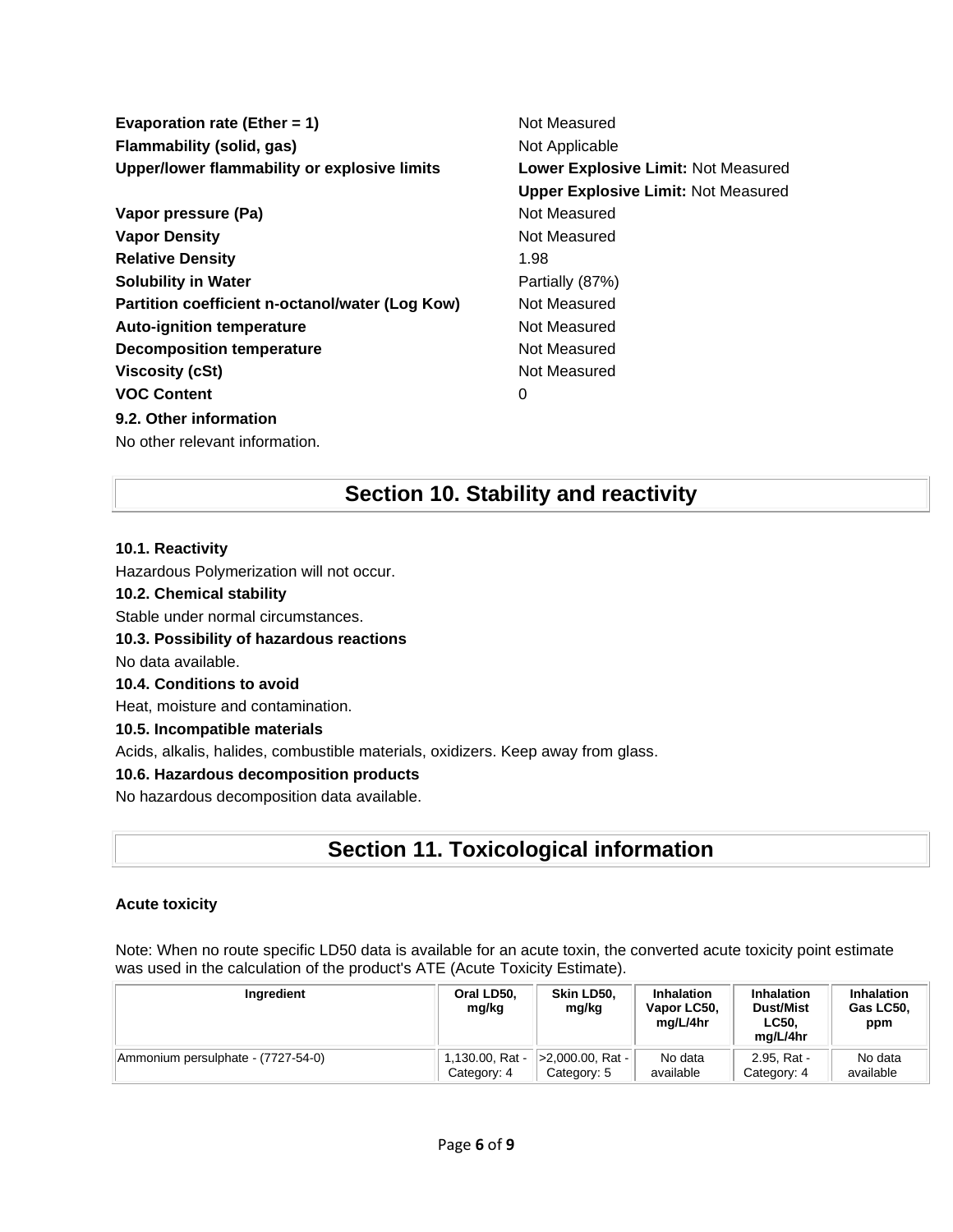| Sodium<br>$1 - 49 - 4'$<br>(7681<br>fluoride<br>−~ | 23.00<br>ooc<br>Rat<br>___ | data<br>No    | ∙data<br>Nο | No data   | No<br>data י          |
|----------------------------------------------------|----------------------------|---------------|-------------|-----------|-----------------------|
|                                                    | $-1 - 1 - 1$<br>. . TV     | <br>available | available   | available | $\cdots$<br>available |

#### **Carcinogen Data**

| CAS No.                     | Ingredient                    | Source       | Value                                                               |                                                                               |  |  |  |
|-----------------------------|-------------------------------|--------------|---------------------------------------------------------------------|-------------------------------------------------------------------------------|--|--|--|
| 0007681-49-4                | Sodium fluoride               | <b>OSHA</b>  |                                                                     | Regulated Carcinogen: No                                                      |  |  |  |
|                             |                               | <b>NTP</b>   | Known: No; Suspected: No                                            |                                                                               |  |  |  |
|                             |                               | <b>IARC</b>  | Group 1: No; Group 2a: No; Group 2b: No; Group 3: Yes; Group 4: No; |                                                                               |  |  |  |
|                             |                               | <b>ACGIH</b> | No Established Limit                                                |                                                                               |  |  |  |
| 0007727-54-0                | Ammonium persulphate          | <b>OSHA</b>  | Regulated Carcinogen: No                                            |                                                                               |  |  |  |
|                             |                               | <b>NTP</b>   | Known: No; Suspected: No                                            |                                                                               |  |  |  |
|                             |                               | <b>IARC</b>  |                                                                     | Group 1: No; Group 2a: No; Group 2b: No; Group 3: No; Group 4: No;            |  |  |  |
|                             |                               | ACGIH        | No Established Limit                                                |                                                                               |  |  |  |
| <b>Classification</b>       |                               |              | Category                                                            | <b>Hazard Description</b>                                                     |  |  |  |
| Acute toxicity (oral)       |                               |              | 4                                                                   | Harmful if swallowed.                                                         |  |  |  |
| Acute toxicity (dermal)     |                               |              | $---$                                                               | Not Applicable                                                                |  |  |  |
| Acute toxicity (inhalation) |                               |              | $\overline{4}$                                                      | Harmful if inhaled.                                                           |  |  |  |
| Skin corrosion/irritation   |                               |              | 2                                                                   | Causes skin irritation.                                                       |  |  |  |
|                             | Serious eye damage/irritation |              | 2                                                                   | Causes serious eye irritation.                                                |  |  |  |
| Respiratory sensitization   |                               |              | 1                                                                   | May cause allergy or asthma symptoms of breathing<br>difficulties if inhaled. |  |  |  |
| Skin sensitization          |                               |              | 1                                                                   | May cause an allergic skin reaction.                                          |  |  |  |
| Germ cell mutagenicity      |                               |              | ---                                                                 | Not Applicable                                                                |  |  |  |
| Carcinogenicity             |                               |              | $---$                                                               | Not Applicable                                                                |  |  |  |
| Reproductive toxicity       |                               |              | $---$                                                               | Not Applicable                                                                |  |  |  |
| STOT-single exposure        |                               |              | 3                                                                   | May cause respiratory irritation.                                             |  |  |  |
| STOT-repeated exposure      |                               |              | $- - -$                                                             | Not Applicable                                                                |  |  |  |
| Aspiration hazard           |                               |              | ---                                                                 | Not Applicable                                                                |  |  |  |

### **Section 12. Ecological information**

#### **12.1. Toxicity**

Harmful to aquatic life with long lasting effects.

No additional information provided for this product. See Section 3 for chemical specific data.

### **Aquatic Ecotoxicity**

| Ingredient                         | 96 hr LC50 fish,<br>ma/l      | 48 hr EC50 crustacea,<br>ma/l | ErC50 algae,<br>ma/l                         |
|------------------------------------|-------------------------------|-------------------------------|----------------------------------------------|
| Ammonium persulphate - (7727-54-0) | 76.30, Oncorhynchus<br>mvkiss | 120.00, Daphnia magna         | 320.00 (72 hr), Phaeodactylum<br>tricornutum |
| Sodium fluoride - (7681-49-4)      | 164.00, Salmo trutta          | 26.00, Daphnia magna          | 81.00 (96 hr), Skeletonema<br>costatum       |

### **12.2. Persistence and degradability**

There is no data available on the preparation itself.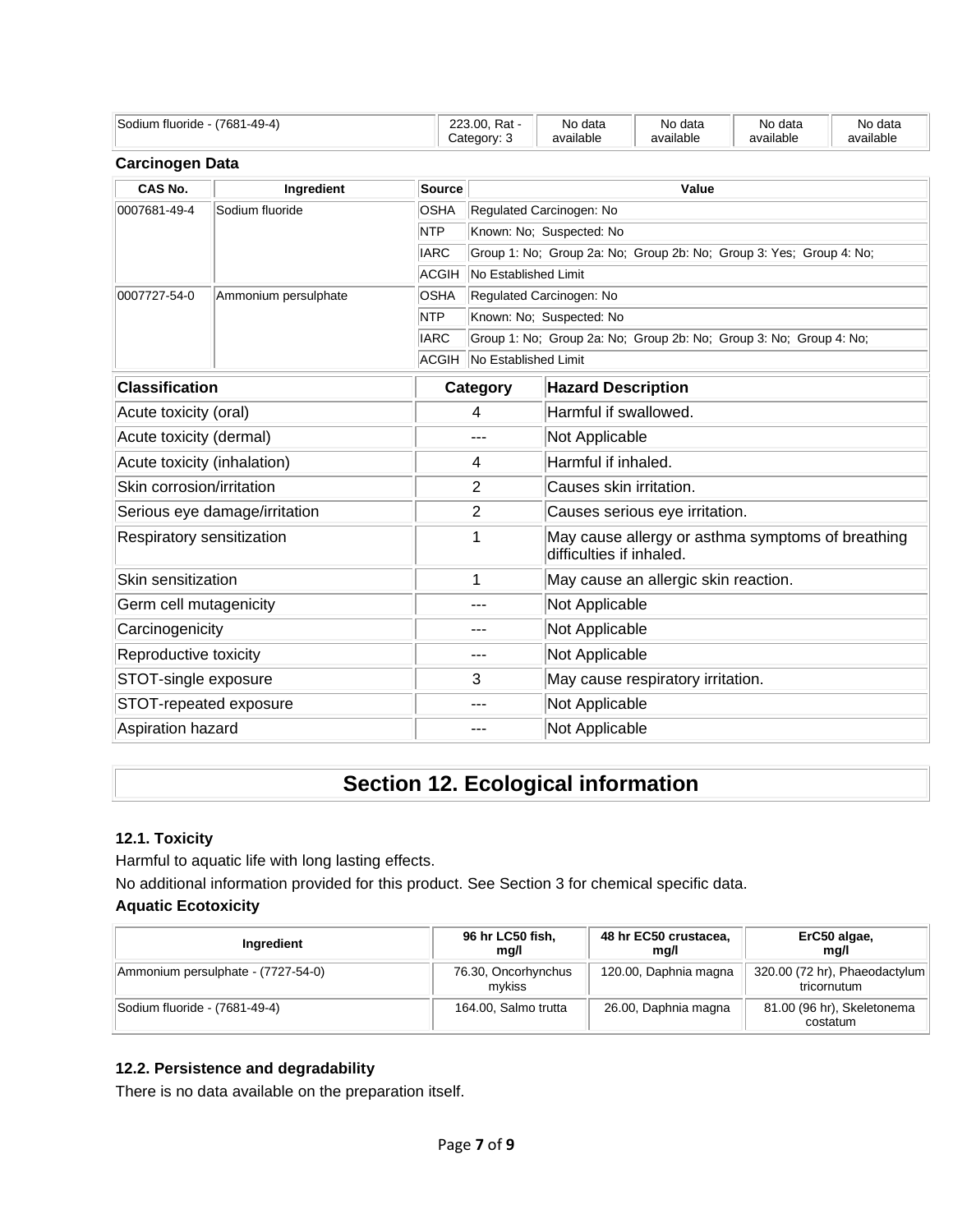### **12.3. Bioaccumulative potential**

Not Measured

**12.4. Mobility in soil**

No data available.

#### **12.5. Results of PBT and vPvB assessment**

This product contains no PBT/vPvB chemicals.

#### **12.6. Other adverse effects**

No data available.

### **Section 13. Disposal considerations**

#### **13.1. Waste treatment methods**

Observe all federal, state and local regulations when disposing of this substance.

| <b>Section 14. Transport information</b> |                                                         |                                                                 |                                  |  |  |  |
|------------------------------------------|---------------------------------------------------------|-----------------------------------------------------------------|----------------------------------|--|--|--|
|                                          | <b>DOT (Domestic Surface)</b><br><b>Transportation)</b> | <b>IMO / IMDG (Ocean</b><br><b>Transportation)</b>              | <b>ICAO/IATA</b>                 |  |  |  |
| 14.1. UN number                          | UN1444                                                  | <b>UN1444</b>                                                   | <b>UN1444</b>                    |  |  |  |
| 14.2. UN proper shipping<br>name         | UN1444, Ammonium persulfate,<br>$5.1,$ III              | Ammonium persulfate                                             | Ammonium persulfate              |  |  |  |
| 14.3. Transport hazard<br>class(es)      | <b>DOT Hazard Class: 5.1</b>                            | <b>IMDG: Not Applicable</b><br><b>Sub Class: Not Applicable</b> | <b>Air Class: Not Applicable</b> |  |  |  |
| 14.4. Packing group                      | Ш                                                       | Ш                                                               | Ш                                |  |  |  |
| 14.5. Environmental hazards              |                                                         |                                                                 |                                  |  |  |  |
| <b>IMDG</b><br>Marine Pollutant: No;     |                                                         |                                                                 |                                  |  |  |  |

**14.6. Special precautions for user**

Not Applicable

### **Section 15. Regulatory information**

**Regulatory Overview** The regulatory data in Section 15 is not intended to be all-inclusive, only selected regulations are represented. **Toxic Substance Control Act ( TSCA)** All components of this material are either listed or exempt from listing on the TSCA Inventory.

#### **EPCRA 302 Extremely Hazardous:**

To the best of our knowledge, there are no chemicals at levels which require reporting under this statute.

#### **EPCRA 313 Toxic Chemicals:**

To the best of our knowledge, there are no chemicals at levels which require reporting under this statute.

#### **Proposition 65 - Carcinogens (>0.0%):**

To the best of our knowledge, there are no chemicals at levels which require reporting under this statute.

#### **Proposition 65 - Developmental Toxins (>0.0%):**

To the best of our knowledge, there are no chemicals at levels which require reporting under this statute.